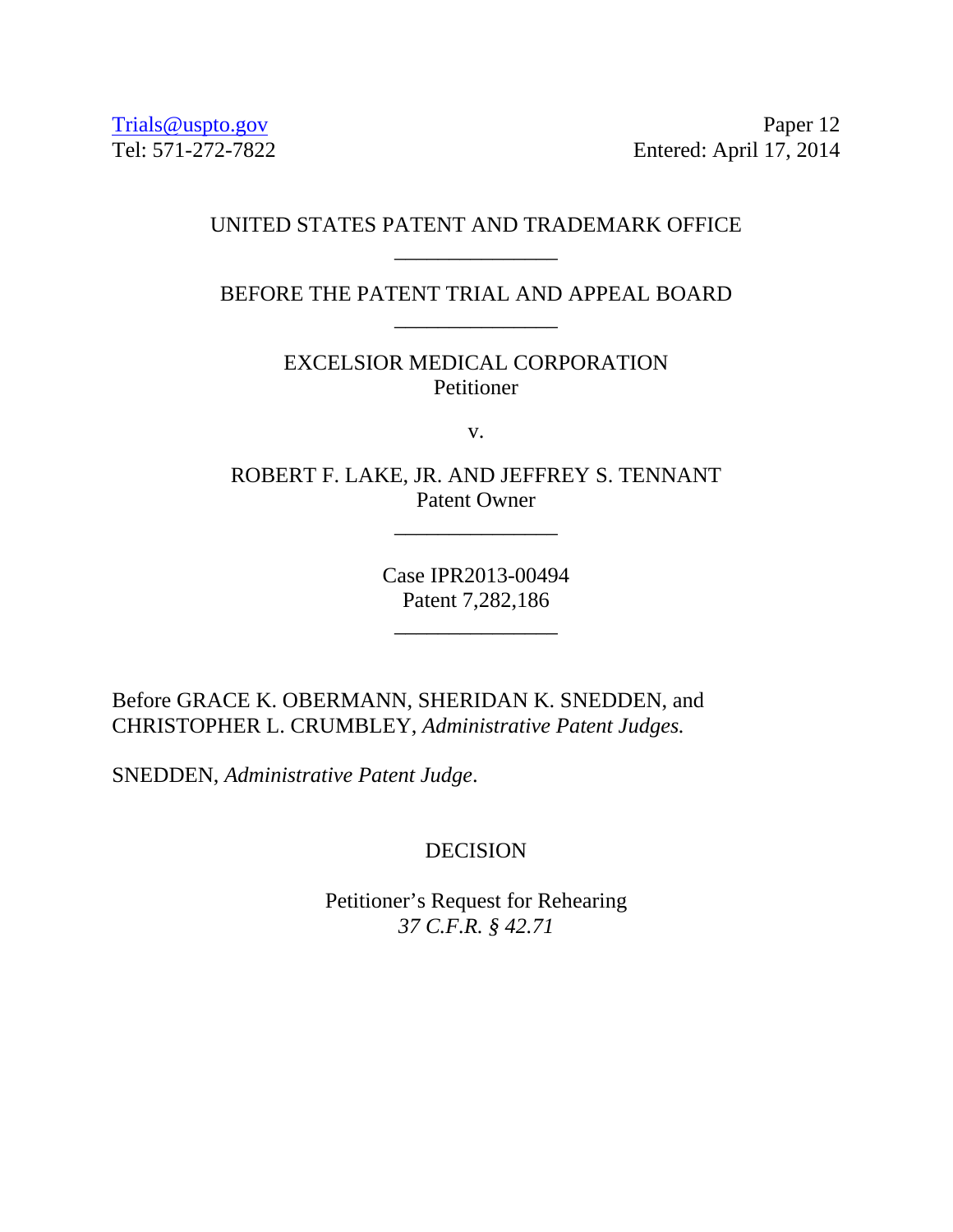Case IPR2013-00494 Patent 7,282,186

## I. INTRODUCTION

Excelsior Medical Corporation ("Petitioner") filed a request for rehearing (Paper 11) of the Board's decision, dated February 6, 2014 ("Decision") (Paper 10), which denied the petition for *inter partes* review and declined to institute trial on any of the asserted grounds as to any of the challenged claims of US 7,282,186 (Ex. 1001; "the '186 patent"). Petitioner contends that the Board should institute *inter partes* review of the '186 patent.

For the reasons stated below, Petitioner's request is denied.

#### II. STANDARD OF REVIEW

Under 37 C.F.R. § 42.71(c), "[w]hen rehearing a decision on petition, a panel will review the decision for an abuse of discretion." An abuse of discretion occurs when a "decision was based on an erroneous conclusion of law or clearly erroneous factual findings, or . . . a clear error of judgment." *PPG Indus. Inc. v. Celanese Polymer Specialties Co. Inc.*, 840 F.2d 1565, 1567 (Fed. Cir. 1988). *See also* 37 C.F.R. § 42.71(d) ("The request must specifically identify all matters the party believes the Board misapprehended or overlooked").

#### III. DISCUSSION

## *1. Obviousness of claims 1-19 over the combination of Sigler and Briggs*

Petitioner contends that the Board erred in concluding that arguments based on a combination of Sigler and Briggs were considered previously by the Office because new information was presented in the Petition regarding these references. Rehearing Req., 2-3. For example, Petitioner argues that the Office did not expressly articulate any consideration with regard to the combination of Sigler's disclosure that preventing the drying of liquid is desirable and Briggs' disclosure that the diaphragm can seal against the egress of cleaning agent. *Id.* 

2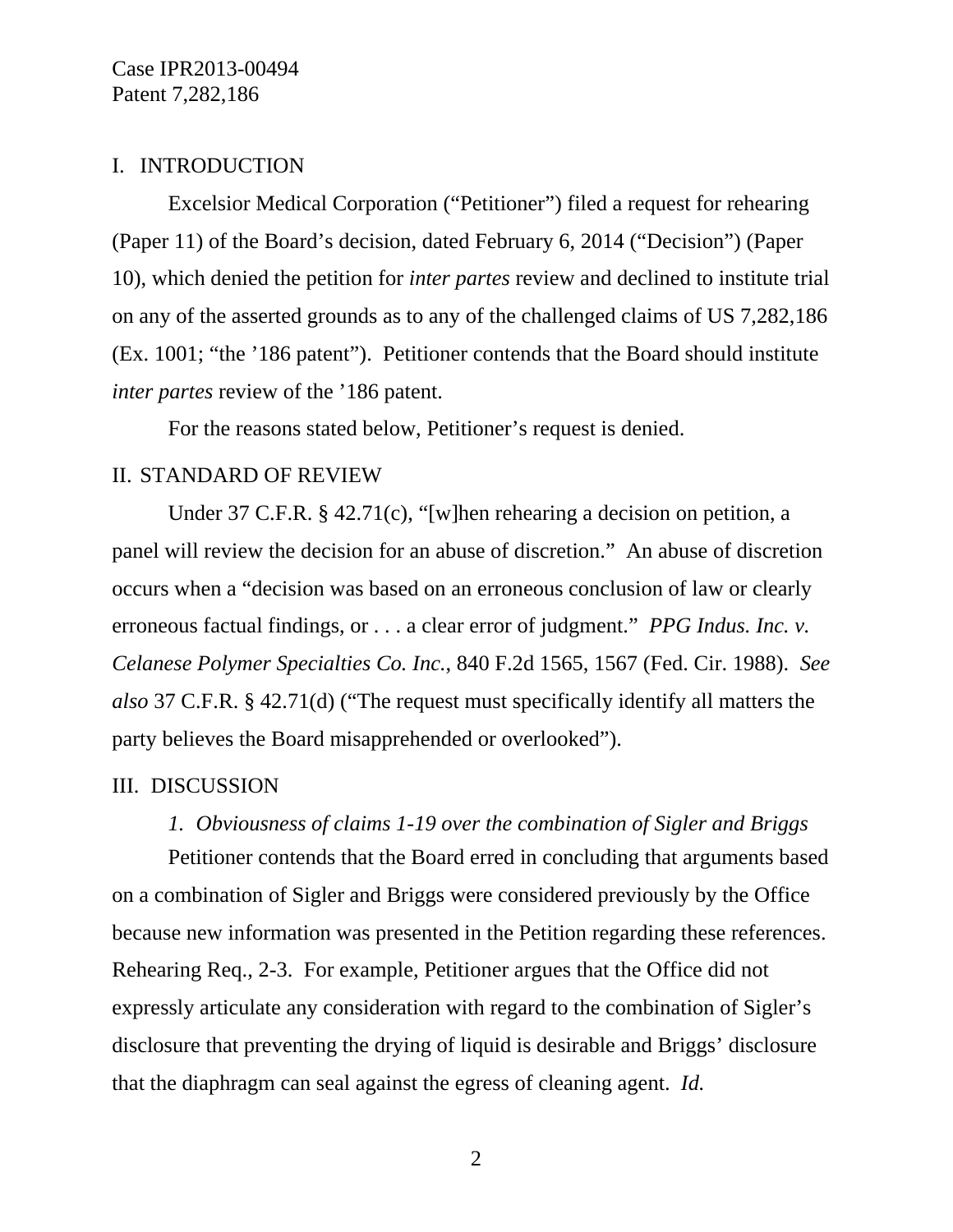## Case IPR2013-00494 Patent 7,282,186

We are not persuaded that Petitioner has shown that the Decision was based on an abuse of discretion in this regard. Our review of the prosecution history indicated that the Office gave considerable substantive consideration to these references and, in particular, to the combination of Sigler's interlocking slit with Briggs' iris structure for engaging a medical apparatus. As noted in our Decision, Petitioner failed to direct the Board to any new evidence establishing a reasonable likelihood of prevailing with respect to obviousness over the combination of Sigler and Briggs. Decision, 20. Accordingly, we deny Petitioner's request to reconsider the patentability of claims 1-19 over the combination of Sigler and Briggs.

*2. Anticipation of Claims 1, 2, and 5 by Genatempo* 

Petitioner contends that "the Board appears to have relied on the properties of the threads, without considering the explicit disclosure in Genatempo et al. regarding the material of the cap and Excelsior Exhibit 1004." Rehearing Req., 6- 7. In our Decision, we acknowledged that Genatempo's threads are made of Hytrel 5556 polyester, but found that Petitioner failed to identify any objective evidence that supports the position that Genatempo's threads could function as threads and still possess the property of being flexible with the ability to substantially return to their normal shape after they are deformed. Decision, 8. That is, Petitioner failed to provide a sufficient evidentiary basis to conclude that a thread made of Hytrel 5556 polyester would be considered by a person of ordinary skill in the art to necessarily be elastically deformable. Petitioner has shown no abuse of discretion in the Decision in this regard and may not use a Request for Rehearing to augment its prior, unsuccessful, arguments.

3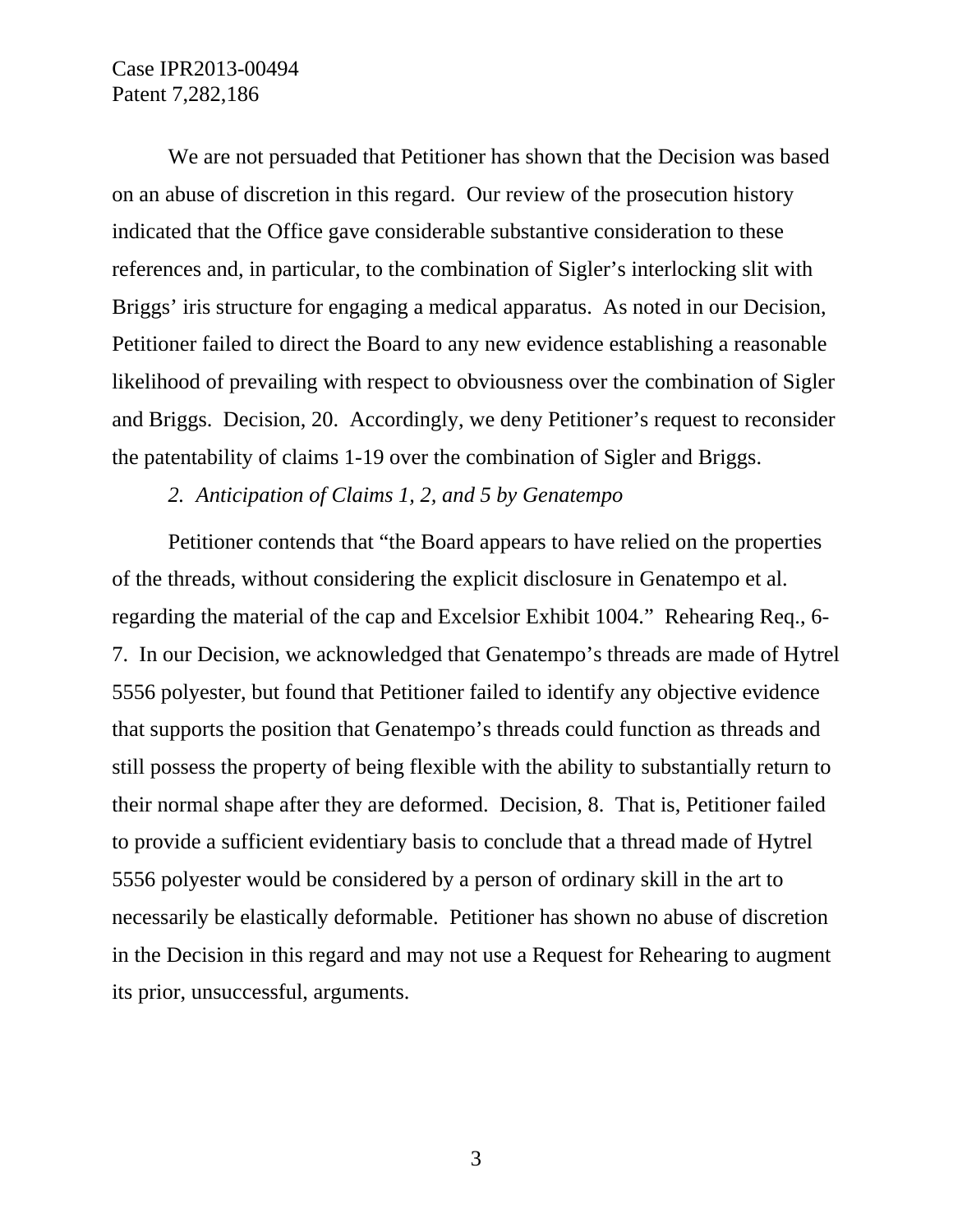## *3. Obviousness of claims 1, 10, and 13 over the combination of Genatempo and Plourde*

Petitioner contends that the proposed modification of the cap of Genatempo with the tabs of Plourde would have been an obvious improvement. Rehearing Req., 7. Petitioner, however, does not set forth any persuasive rationale as to why the Board's decision was based on an erroneous conclusion of law or clearly erroneous factual findings. Accordingly, Petitioner has shown no abuse of discretion.

## *4. Anticipation of Claims 1 and 2 by White*

Petitioner contends that the peripheral ridge is not relied upon to be elastically deformable, rather the lower end of the protective cap elastically deforms to fit over the peripheral ridge. Rehearing Req., 11. In its Petition, however, Petitioner makes no assertion that the lower end of the protective cap elastically deforms to fit over the peripheral ridge. The Board could not have misapprehended or overlooked something not presented sufficiently in the Petition. Petitioner has otherwise shown no abuse of discretion in the Decision.

## *5. Anticipation of Claims 1, 2, and 5 by Miyahara*

Petitioner contends that that Miyahara clearly discloses an elastically deformable inwardly directed protrusion on the cap. Rehearing Req., 11-12. Petitioner, however, does not set forth any clear rationale as to why the Board's decision was based on an erroneous conclusion of law or clearly erroneous factual findings. Accordingly, Petitioner has shown no abuse of discretion.

#### IV. ORDER

Accordingly, it is hereby

ORDERED that Petitioner's request for rehearing is *denied*.